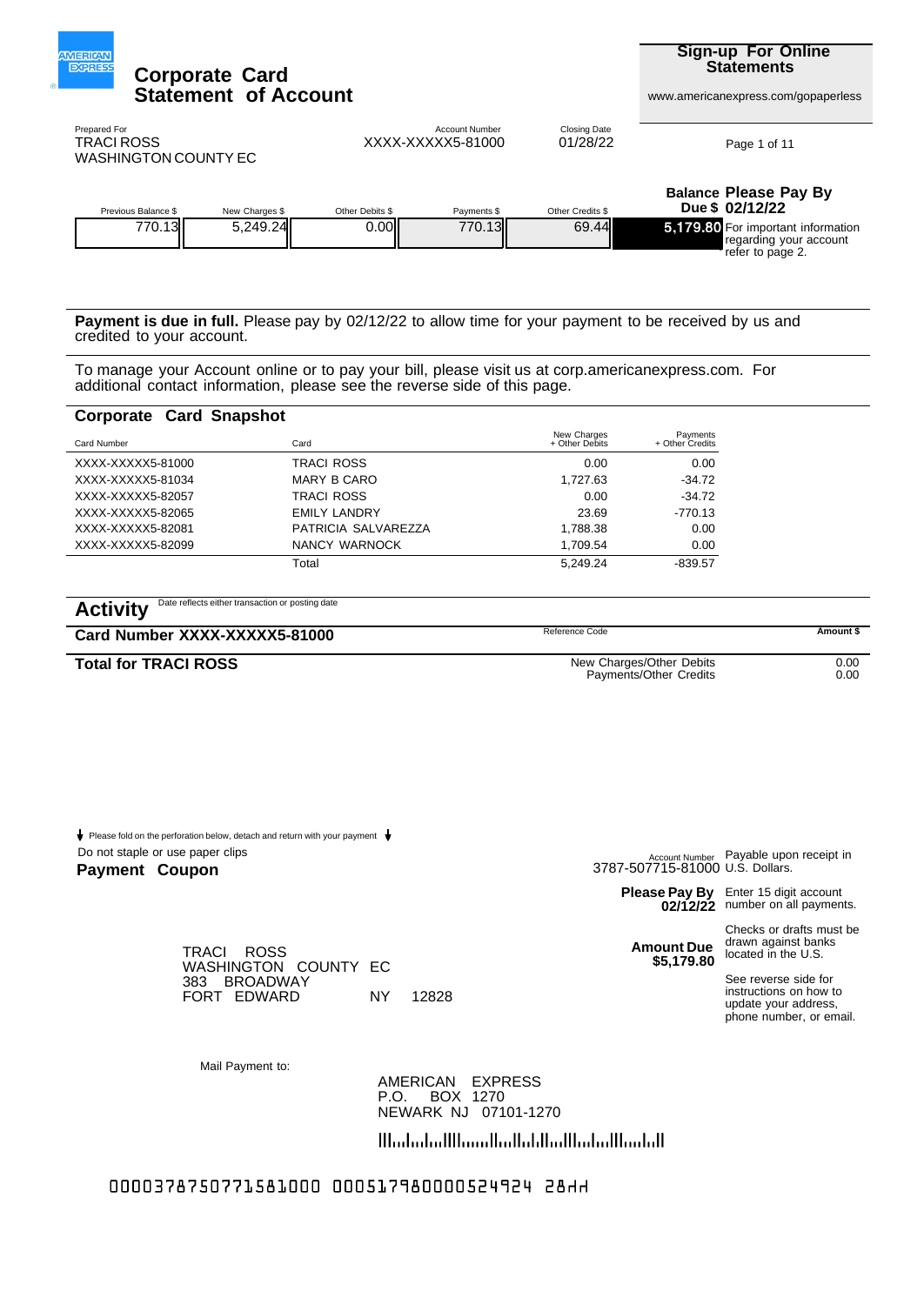Payments: Your American Express® Corporate Card statement is payable in full upon receipt. Payments received after 5:00 pm may not be credited until the next day. Payments must be sent to the payment address shown on your statement and must include the remittance coupon from your statement. Payments must be made in US currency, with a single draft or check drawn on a US bank and payable in US dollars or with a single negotiable instrument payable in US dollars and clearable through the US banking system, or through an electronic payment method clearable through the US banking system. Your Account number must be included on or with all payments. If payment does not conform to these requirements, crediting may be delayed and additional Charges may be imposed. If we accept payment made in a foreign currency, we will choose a conversion rate that is acceptable to us to convert your remittance into US currency, unless a particular rate is required by law. Please do not send post-dated checks. They will be deposited upon receipt. Our acceptance of any payment marked with a restrictive legend will not operate as an accord and satisfaction without our express prior written approval.

Authorization for Electronic Debit: We will process checks electronically, at first presentment and any representments, by transmitting the amount of the check, routing number, account number, and check serial number to your financial institution, unless the check is not processable electronically or a less costly process is available. By submitting a check for payment, you authorize us to initiate an electronic debit from your bank or asset account. When we process your check electronically, your payment may be debited to the bank or asset account as soon as the same day we receive your check, and you will not receive that cancelled check with your bank or asset account statement. If we cannot collect the funds electronically we may issue a draft against the bank or asset account for the amount of the check. If you currently send in an individual payment for expenses on the Corporate Card, please note that you are eligible to pay your bill online.

Authorizations for Electronic Payments: By using Pay by Computer. Pay by Phone or any other electronic payment service of ours, you will be authorizing us to initiate an electronic debit to the financial account you specify in the amount you request. Payments received after 5:00 pm may not be credited until the next day.

Transactions Made in Foreign Currencies: If you incur a Charge in a foreign currency, it will be converted into US dollars on the date it is processed by us or our agents. Unless a particular rate is required by applicable law, we will choose a conversion rate that is acceptable to us for that date. Currently the conversion rate that we use for a Charge in a foreign currency is no greater than (a) the highest official conversion rate published by a government agency, or (b) the highest interbank conversion rate identified by us from customary banking sources, on the conversion date or the prior business day, in each instance increased by 2.5%. This conversion rate may differ<br>from rates in effect on the date of your Charge. Charges converted by establishments (such as airlines) will be billed at the rates such establishments use.

In Case of Errors or Questions About Your Bill: If you think your bill is incorrect, or if you need more information about a transaction on your bill, please call 1-800-528-2122 or the number on the back of your Card. You can also write us on a separate sheet of paper at the Customer Service address noted to the right. Requests for refunds of credit balances (designated "CR") should be made by calling us at 1-800-528-2122 or the number on the back of your Card. Billing disputes can also be initiated online. This applies to Corporate Cards only, not Cards issued under the Corporate Defined Express Program.

In Case of Errors or Questions About Electronic Transfers: Please contact us by calling 1-800-IPAY-AXP for Pay By Phone, Pay By Computer issues and automatic payment issues.

When Contacting Us Regarding Errors or Questions: We must hear from you no later than 60 days after we send you the first bill on which the error or problem appeared. When contacting us, please give us the following information: 1. Your name and account number; 2. The dollar amount of the suspected error; 3. Describe why you believe there is an error. If you need more information, describe the item you are unsure about. You do not have to pay any amount in question while we are investigating, but you are still obligated to pay the parts of your bill that are not in question. While we investigate your question, we cannot report you as delinquent or take any action to collect the amount you question.

#### **Change of Address, phone number, email**

- Online at www.americanexpress.com/updatecontactinfo
- Via Mobile device
- Voice automated: call the number on the back of your card
- For Name, Company Name, and Foreign Address or Phone changes, please call Customer Care

#### **Please do not add any written communication or address change on this stub.**



#### **Manage your Card account online at:** www.americanexpress.com /checkyourbill



**For all further inquiries or to pay by phone,** please call the number on the back of your Card.

**If your Card has been lost or stolen,** please call 1-800-528-2122.

**International Collect:** 1-336-393-1111.

**Hearing Impaired Services:** Dial Relay 711 and 1-800-528-2122.

**Large Print and Braille Statements:** 1-800-528-2122.



**Customer Service** P.O. Box 981531 El Paso, TX 79998-1531

**Payments** P.O. BOX 1270 NEWARK NJ 07101-1270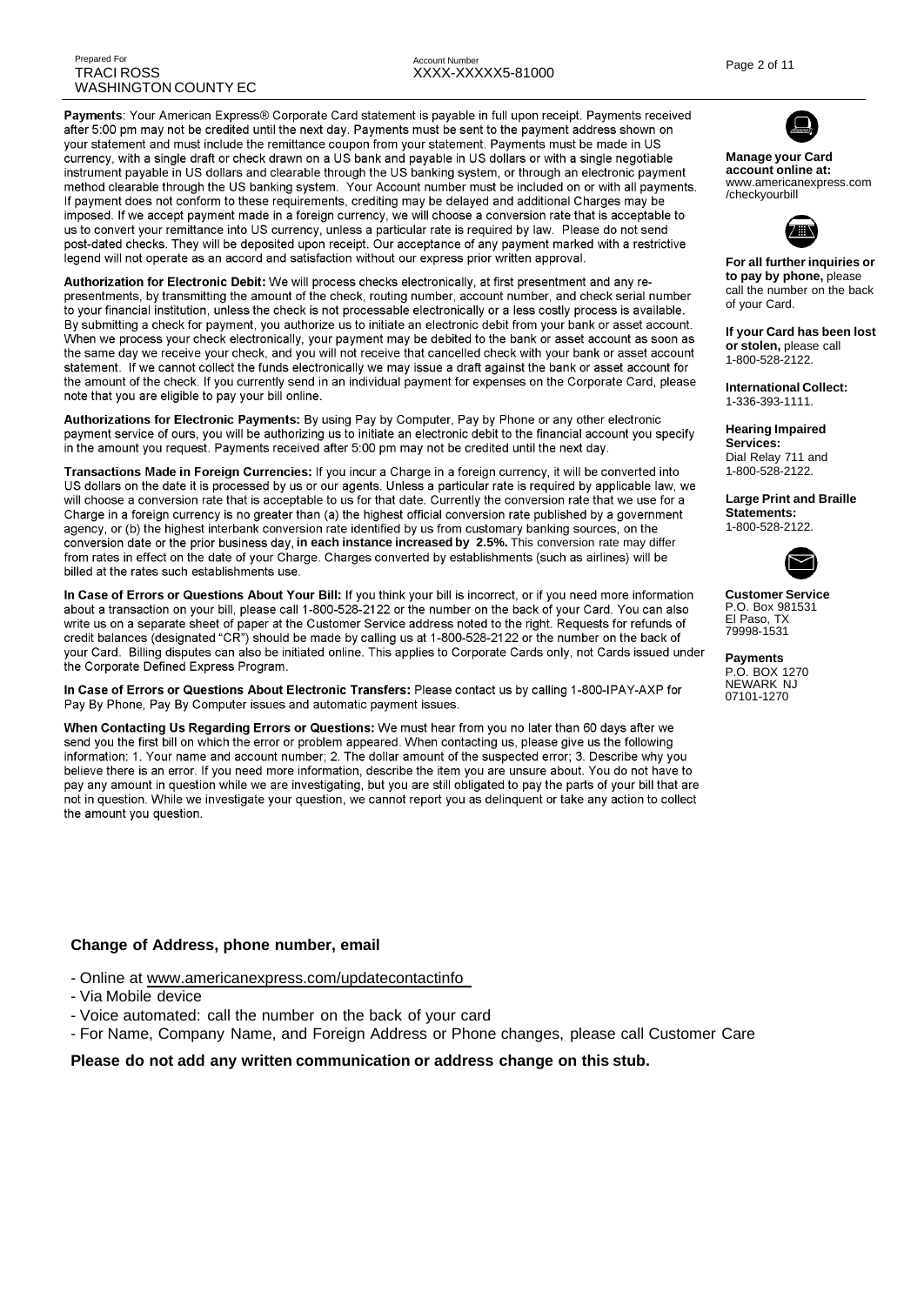

# Account Number<br>XXXX-XXXXX5-81000 01/28/22

Page 3 of 11

|          | Card Number XXXX-XXXXX5-81034                                                                                |                             | Reference Code                                     | Amount \$            |
|----------|--------------------------------------------------------------------------------------------------------------|-----------------------------|----------------------------------------------------|----------------------|
| 01/01/22 | <b>INDEED</b><br>203-564-2400<br>REF# 159022354<br>INTERNET ADS                                              | CT<br>01/01/22              | 15902235400                                        | 118.97               |
| 01/10/22 | SANTA MONICA<br><b>ZIPRECRUITER</b><br>4W3VESYT<br>90401<br>15833873<br>ROC NUMBER 4W3VESYT<br><b>TAX</b>    | CA<br>01/10/22<br>$$1.12-$  |                                                    | $-1.12$<br>Credit    |
| 01/10/22 | <b>ZIPRECRUITER</b><br>SANTA MONICA<br>KWTDZMRT 15825573<br>90401<br>ROC NUMBER KWTDZMRT<br><b>TAX</b>       | CA<br>01/10/22<br>$$33.60-$ |                                                    | $-33.60$<br>Credit   |
| 01/13/22 | <b>INDEED</b><br>203-564-2400<br>INTERNET ADS<br>REF# 160032868                                              | <b>CT</b><br>01/13/22       | 16003286800                                        | 507.72               |
| 01/19/22 | <b>INDEED</b><br>203-564-2400<br>REF# 160241110<br>INTERNET ADS                                              | <b>CT</b><br>01/18/22       | 16024111000                                        | 500.91               |
| 01/26/22 | THE BUSINESS<br>COUNCIL ALBANY<br>REF# 36510435<br>518-694-4455<br><b>TRANSACTION</b><br>ROC NUMBER 36510435 | <b>NY</b><br>01/25/22       | 36510435000                                        | 99.00                |
| 01/26/22 | <b>INDEED</b><br>203-564-2400<br>REF# 160490876<br>INTERNET ADS                                              | <b>CT</b><br>01/25/22       | 16049087600                                        | 501.03               |
|          | <b>Total for MARY B CARO</b>                                                                                 |                             | New Charges/Other Debits<br>Payments/Other Credits | 1,727.63<br>$-34.72$ |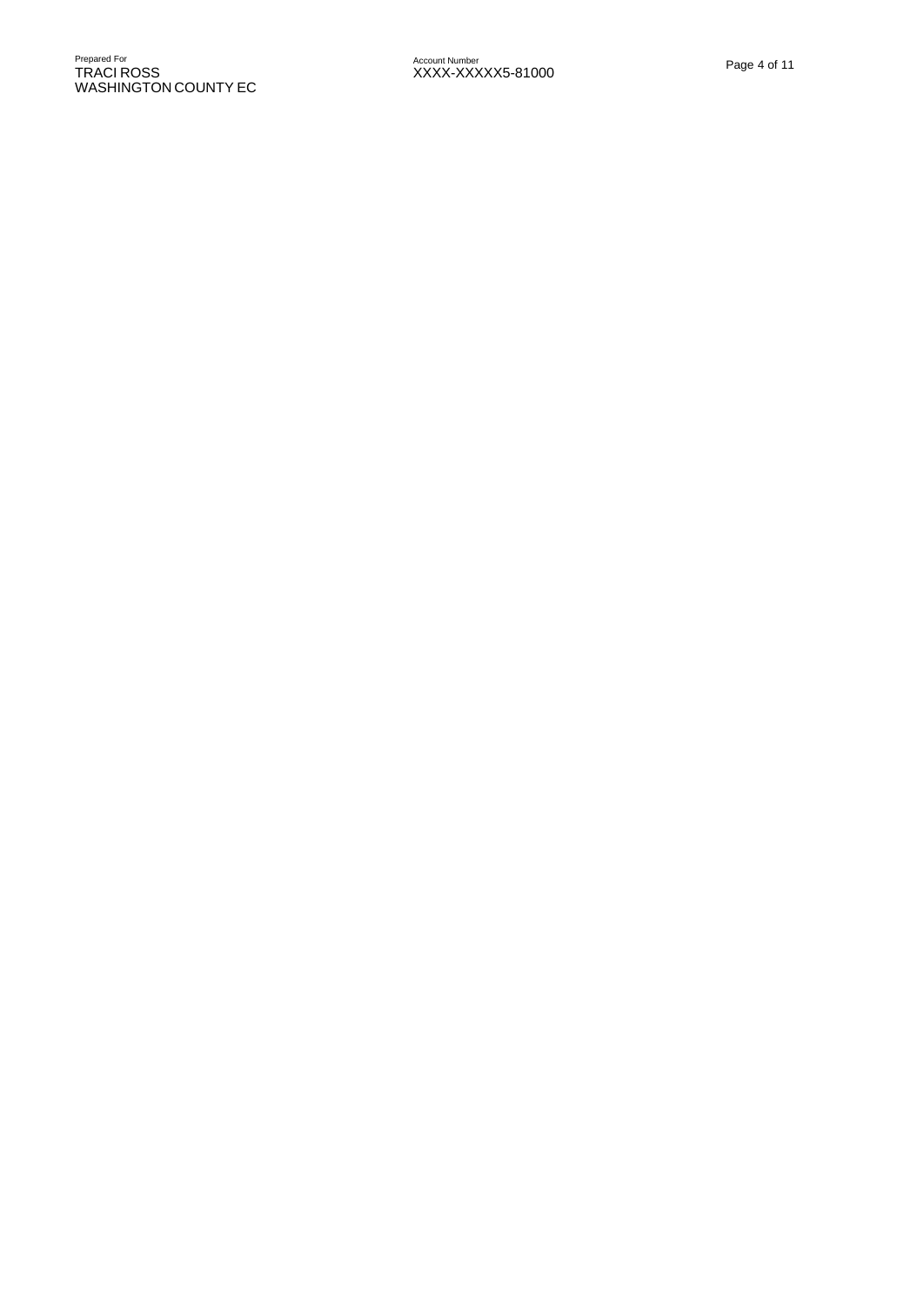

|          | Card Number XXXX-XXXXX5-82057                                             |                                     |                             | Reference Code                                     | Amount \$          |
|----------|---------------------------------------------------------------------------|-------------------------------------|-----------------------------|----------------------------------------------------|--------------------|
| 01/10/22 | <b>ZIPRECRUITER</b><br>15181004<br>BVRJVNS3<br><b>ROC NUMBER BVRJVNS3</b> | SANTA MONICA<br>90401<br><b>TAX</b> | CA<br>01/10/22<br>$$34.72-$ |                                                    | $-34.72$<br>Credit |
|          | <b>Total for TRACI ROSS</b>                                               |                                     |                             | New Charges/Other Debits<br>Payments/Other Credits | 0.00<br>$-34.72$   |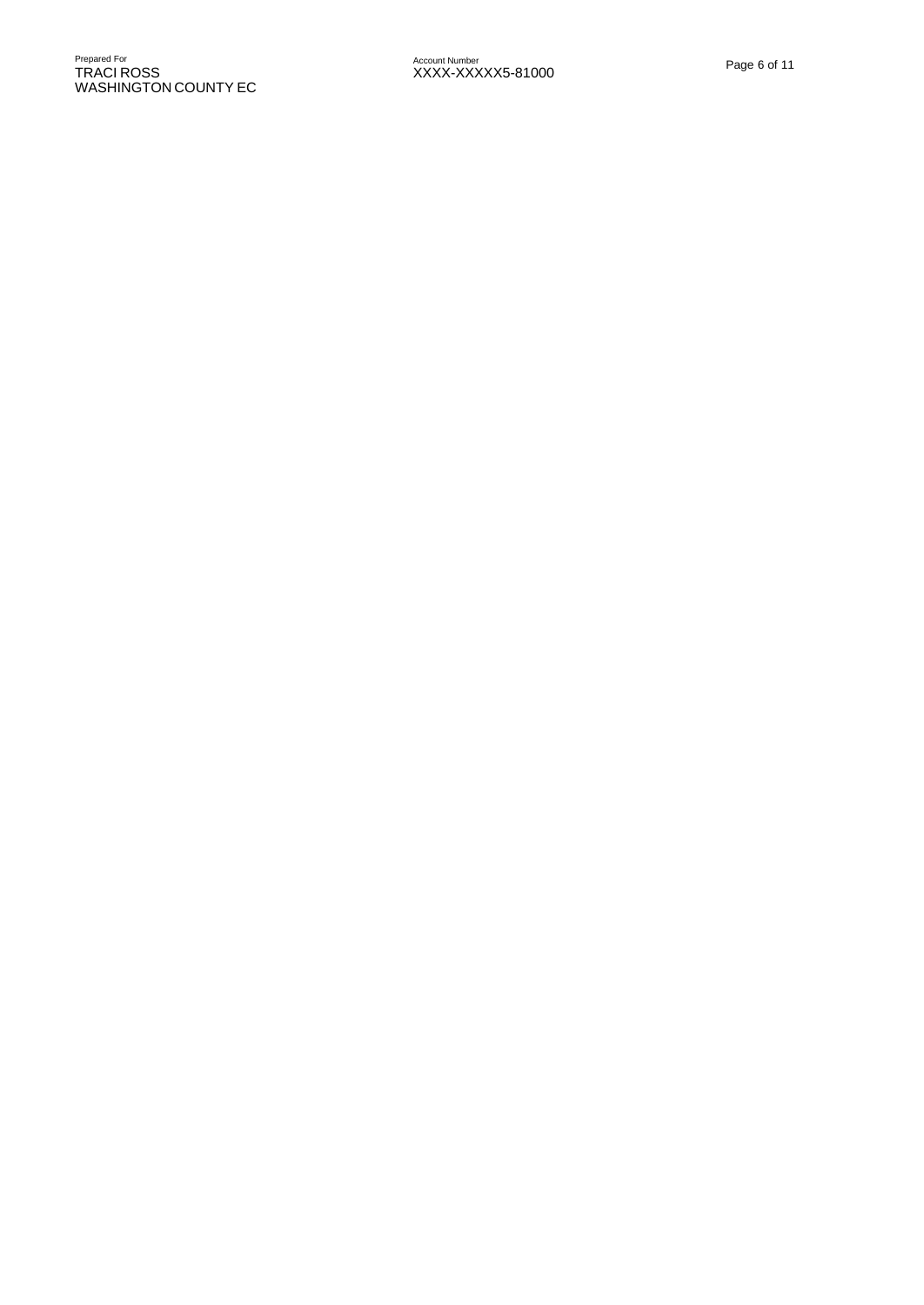

Account Number<br>XXXX-XXXXX5-81000 01/28/22

Page 7 of 11

|          | Card Number XXXX-XXXXX5-82065                                                                                                | Reference Code                                     | Amount \$          |
|----------|------------------------------------------------------------------------------------------------------------------------------|----------------------------------------------------|--------------------|
| 01/19/22 | CUSTOMER SERVICE PAYMENT THANK YOU01/19<br>01/19                                                                             | 05409000000                                        | $-770.13$          |
| 01/11/22 | ADOBE ACROPRO SUBS A SAN JOSE<br>ADOBE.LY/ENUS<br>01/10/22<br>REF# 360057245                                                 | CA<br>36005724500                                  | 14.99              |
| 01/26/22 | 0 HUDSON FALLS<br>USPS PO 3540100839<br>REF# 02513100807<br>01/25/22<br>8002758777<br>POST SVCS GO<br>ROC NUMBER 02513100807 | <b>NY</b><br>02513100807                           | 8.70               |
|          | <b>Total for EMILY LANDRY</b>                                                                                                | New Charges/Other Debits<br>Payments/Other Credits | 23.69<br>$-770.13$ |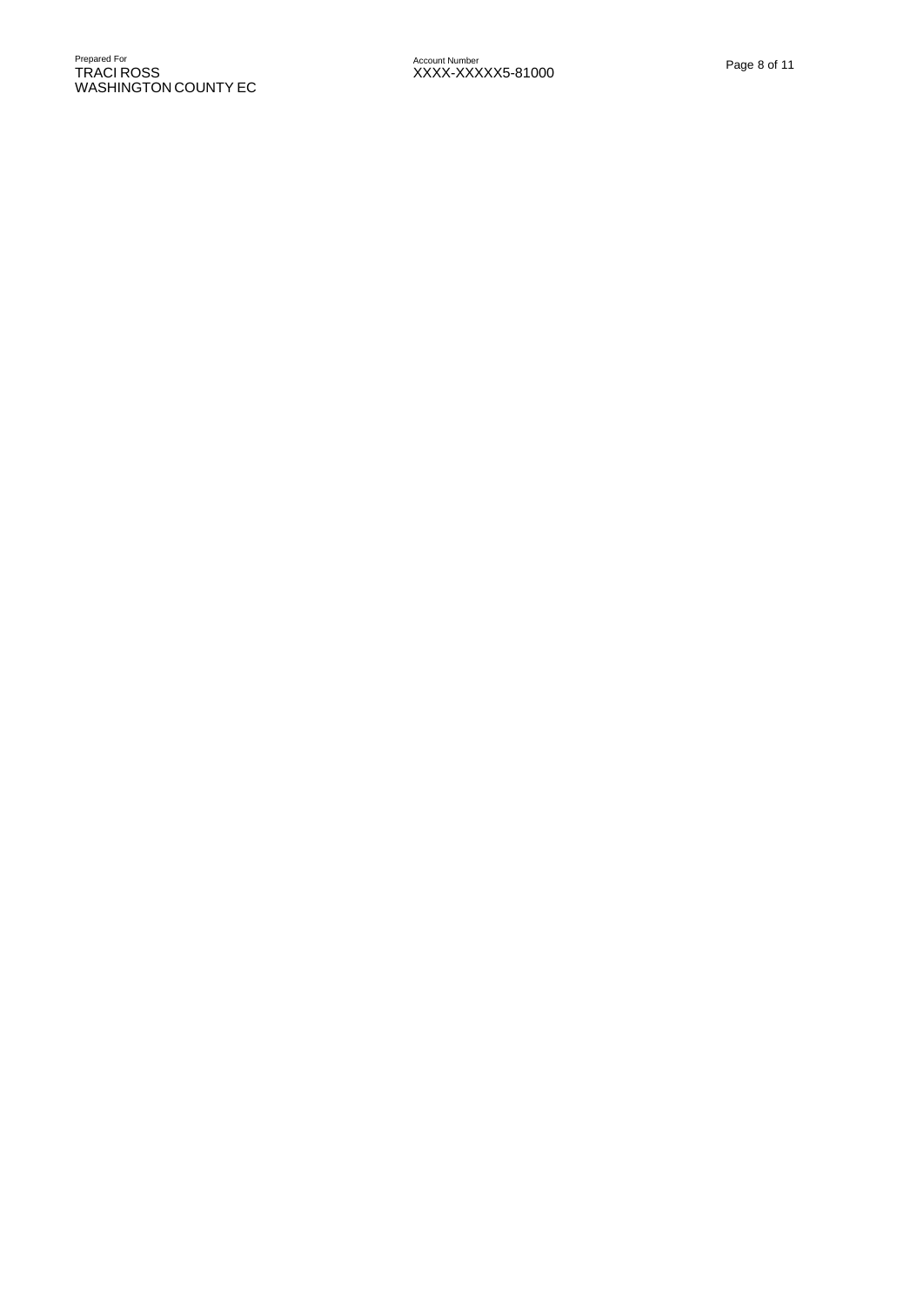

#### Prepared For Account Number Account Number Closing Date Account Number<br>XXXX-XXXXX5-81000 01/28/22



|          | Card Number XXXX-XXXXX5-82081                                                                                                                                           |                       | Reference Code                                     | Amount \$        |
|----------|-------------------------------------------------------------------------------------------------------------------------------------------------------------------------|-----------------------|----------------------------------------------------|------------------|
| 12/30/21 | HILTON NEW YORK HILT NEW YORK<br>HILTON HOTELS 12/30/21<br>FOL# 6361955<br>ARRIVAL DATE DEPARTURE DATE<br>11/19/21<br>11/20/21<br>00<br>ROC NUMBER 6361955              | <b>NY</b>             | 47726321500                                        | 100.00           |
| 12/30/21 | HILTON NEW YORK HILT NEW YORK<br>FOL# 6361955<br>HILTON HOTELS 12/30/21<br>ARRIVAL DATE DEPARTURE DATE<br>11/19/21<br>11/20/21<br>00 <sup>2</sup><br>ROC NUMBER 6361955 | <b>NY</b>             | 47726321600                                        | 331.83           |
| 12/30/21 | HILTON NEW YORK HILT NEW YORK<br>HILTON HOTELS 12/30/21<br>FOL# 6362573<br>ARRIVAL DATE DEPARTURE DATE<br>11/20/21<br>11/22/21<br>00<br><b>ROC NUMBER 6362573</b>       | <b>NY</b>             | 47726333400                                        | 1,041.30         |
| 01/13/22 | ADOBE Adobe Systems<br>SAN JOSE<br>ADOBE.LY/ENUS<br>REF# 360422856                                                                                                      | CA<br>01/12/22        | 36042285600                                        | 42.79            |
| 01/14/22 | AMERICAN NATIONAL RE WASHINGTON<br>REF# TP000368328<br>800-797-8022                                                                                                     | DC<br>01/13/22        |                                                    | 126.00           |
| 01/14/22 | AMERICAN NATIONAL RE WASHINGTON<br>REF# TP000368333<br>800-797-8022                                                                                                     | <b>DC</b><br>01/13/22 |                                                    | 94.50            |
| 01/26/22 | ADOBE ACROPRO SUBS A SAN JOSE<br>REF# 362098316<br>ADOBE.LY/ENUS                                                                                                        | CA<br>01/25/22        | 36209831600                                        | 12.99            |
| 01/26/22 | ADOBE ACROPRO SUBS A SAN JOSE<br>ADOBE.LY/ENUS<br>REF# 362099033                                                                                                        | CA<br>01/25/22        | 36209903300                                        | 12.99            |
| 01/26/22 | ADOBE ACROPRO SUBS A SAN JOSE<br>REF# 362112036<br>ADOBE.LY/ENUS                                                                                                        | CA<br>01/25/22        | 36211203600                                        | 12.99            |
| 01/28/22 | ADOBE ACROPRO SUBS A SAN JOSE<br>REF# 362422299<br>ADOBE.LY/ENUS                                                                                                        | CA<br>01/27/22        | 36242229900                                        | 12.99            |
|          | <b>Total for PATRICIA SALVAREZZA</b>                                                                                                                                    |                       | New Charges/Other Debits<br>Payments/Other Credits | 1,788.38<br>0.00 |